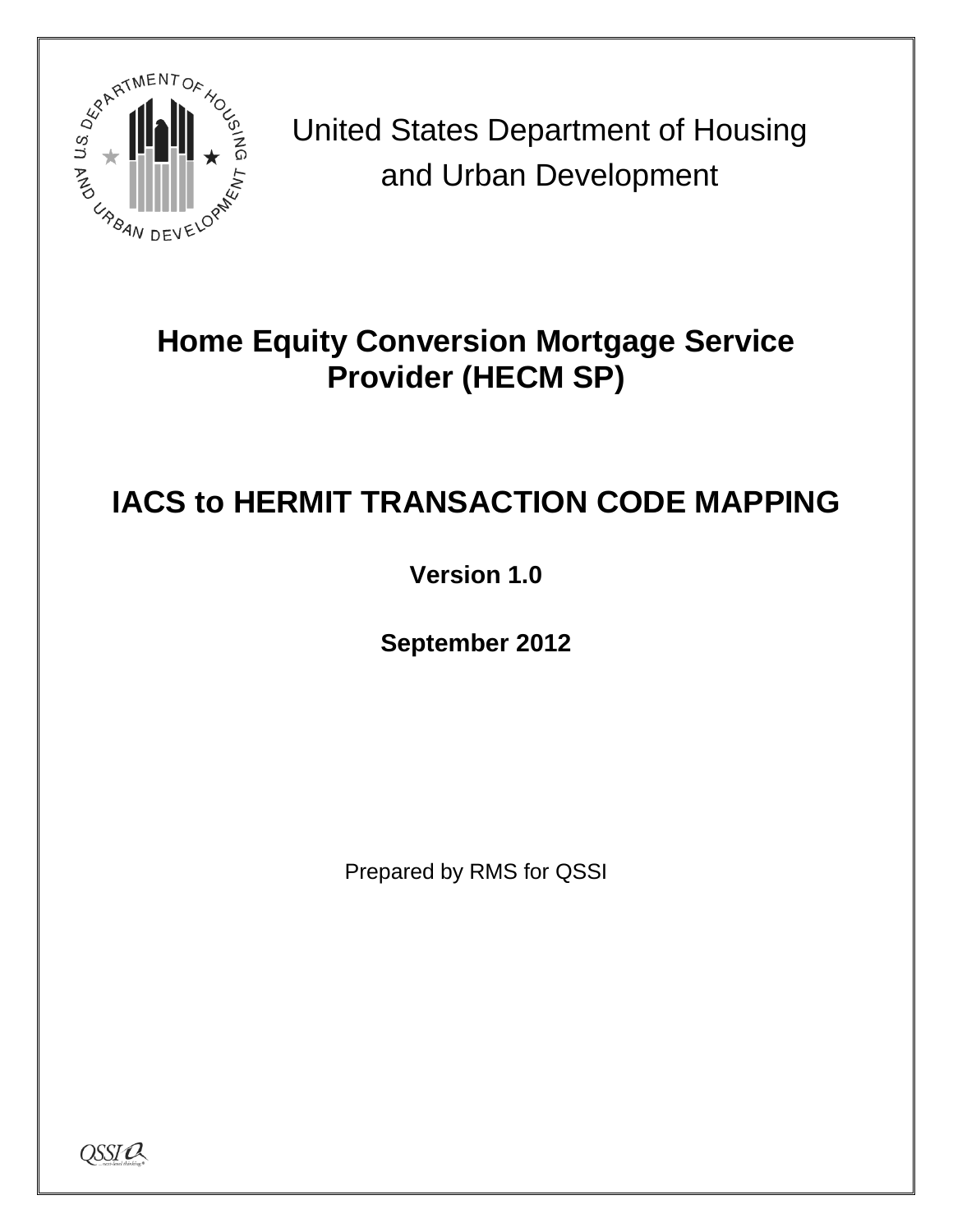## **IACS TO HERMIT TRANSACTION CODE MAPPING**

| SL. No         | <b>IACS</b><br><b>Transaction</b><br>code | <b>IACS Transaction Description</b>                     | <b>HERMIT</b><br><b>Transaction</b><br>Code | <b>HERMIT Transaction Description</b> |
|----------------|-------------------------------------------|---------------------------------------------------------|---------------------------------------------|---------------------------------------|
| $\mathbf{1}$ . | 1301                                      | <b>INITIAL FEE ADVANCE</b>                              | 1014                                        | Loan Setup - Initial MIP Fee          |
| 2.             | 2201                                      | <b>LOAN PRINCIPAL LIMIT</b>                             | 8010                                        | Principal Limit Original - Setup      |
| 3.             | 2202                                      | LINE OF CREDIT (LOC) PRINCIPAL LIMIT                    | 7010                                        | Credit Line Original - Setup          |
| 4.             | 2202                                      | LINE OF CREDIT (LOC) PRINCIPAL LIMIT                    | 8010                                        | Principal Limit Original - Setup      |
| 5.             | 2203                                      | <b>REPAIR SET ASIDE</b>                                 | 6310                                        | Repair Set Aside - Setup              |
| 6.             | 2203                                      | <b>REPAIR SET ASIDE</b>                                 | 8010                                        | Principal Limit Original - Setup      |
| 7.             | 2204                                      | <b>ESCROW SET ASIDE</b>                                 | 6210                                        | 1st Yr Taxes & Ins Set Aside - Setup  |
| 8.             | 2204                                      | <b>ESCROW SET ASIDE</b>                                 | 8010                                        | Principal Limit Original - Setup      |
| 9.             | 2601                                      | GROWTH ACCRUED LOAN PRINCIPAL LIMIT                     | 8060                                        | Principal Limit - Growth              |
| 10.            | 2602                                      | GROWTH ACCRUED LOC PRINCIPAL LIMIT                      | 7060                                        | Credit Line - Growth                  |
| 11.            | 2602                                      | <b>GROWTH ACCRUED LOC PRINCIPAL LIMIT</b>               | 8060                                        | Principal Limit - Growth              |
| 12.            | 2801                                      | RECALCULATION ADJUSTMENT LOAN PRINCIPAL<br><b>LIMIT</b> | 8040                                        | Principal Limit Original - Setup Adj  |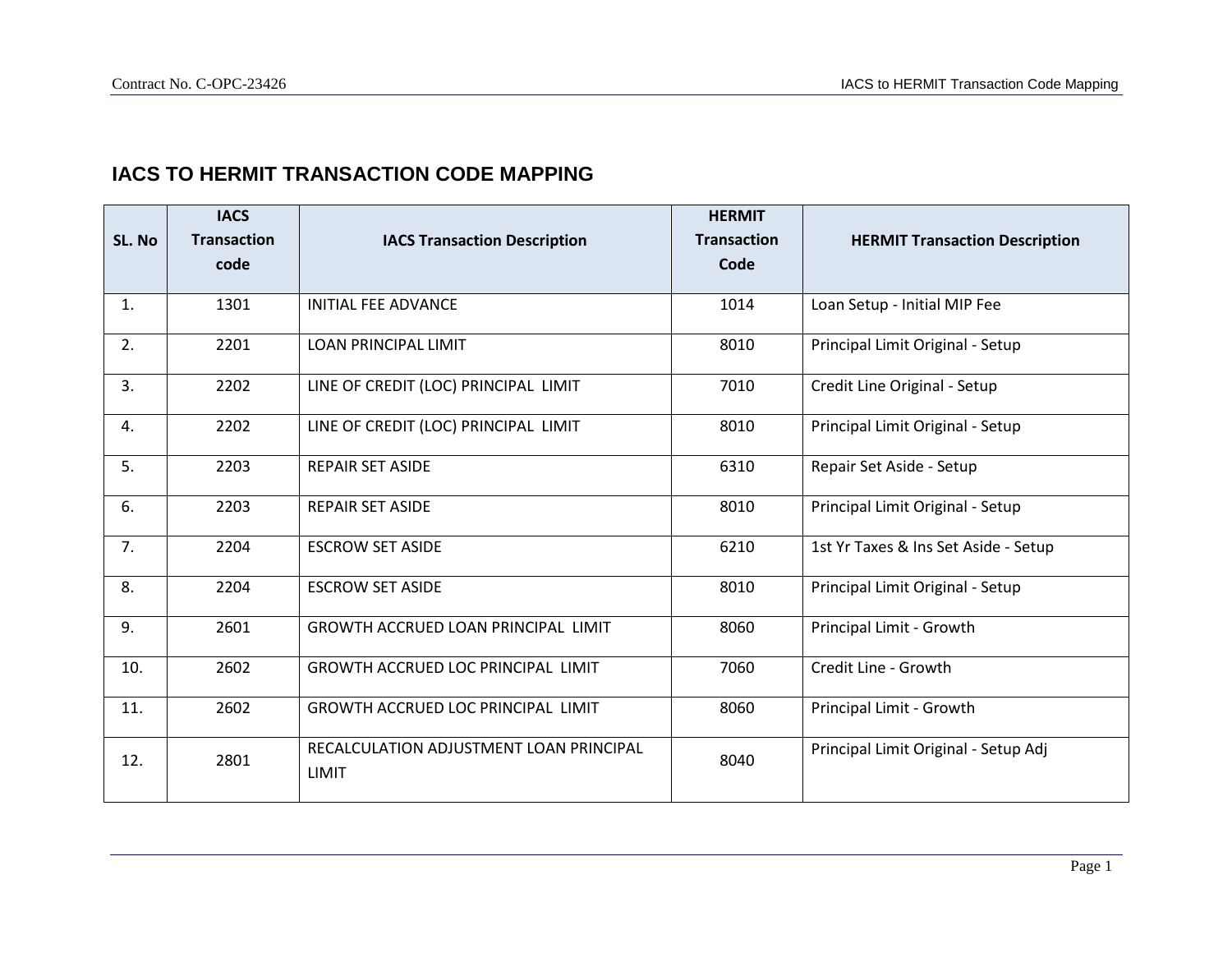| SL. No | <b>IACS</b><br><b>Transaction</b><br>code | <b>IACS Transaction Description</b>                    | <b>HERMIT</b><br><b>Transaction</b><br>Code | <b>HERMIT Transaction Description</b>    |
|--------|-------------------------------------------|--------------------------------------------------------|---------------------------------------------|------------------------------------------|
| 13.    | 2802                                      | RECALCULATION ADJUSTMENT LOC PRINCIPAL<br><b>LIMIT</b> | 7040                                        | Credit Line Original - Setup Adj         |
| 14.    | 2802                                      | RECALCULATION ADJUSTMENT LOC PRINCIPAL<br>LIMIT        | 8040                                        | Principal Limit Original - Setup Adj     |
| 15.    | 2803                                      | RECALCULATION ADJUSTMENT REPAIR SET ASIDE              | 6340                                        | Repair Set Aside - Setup Adj             |
| 16.    | 2803                                      | RECALCULATION ADJUSTMENT REPAIR SET ASIDE              | 8040                                        | Principal Limit Original - Setup Adj     |
| 17.    | 2804                                      | RECALCULATION ADJUSTMENT ESCROW SET ASIDE              | 6240                                        | 1st Yr Taxes & Ins Set Aside - Setup Adj |
| 18.    | 2804                                      | RECALCULATION ADJUSTMENT ESCROW SET ASIDE              | 8040                                        | Principal Limit Original - Setup Adj     |
| 19.    | 4501                                      | <b>REFUND INITIAL FEE</b>                              | 1090                                        | Loan Setup - Adj                         |
| 20.    | 5001                                      | <b>SCHEDULED LOAN ADVANCE</b>                          | 1250                                        | Disb - Scheduled                         |
| 21.    | 5051                                      | REVERSE SCHEDULED LOAN ADVANCE                         | 1290                                        | Disb - Scheduled Adj                     |
| 22.    | 5101                                      | PARTIAL LOAN REPAYMENT UNSCHEDULED<br><b>ADVANCE</b>   | 2710                                        | Part Repay - Reduce Loan Balance         |
| 23.    | 5102                                      | PARTIAL LOAN REPAYMENT MONTHLY INTEREST                | 2710                                        | Part Repay - Reduce Loan Balance         |
| 24.    | 5103                                      | PARTIAL LOAN REPAYMENT MONTHLY MIP                     | 2710                                        | Part Repay - Reduce Loan Balance         |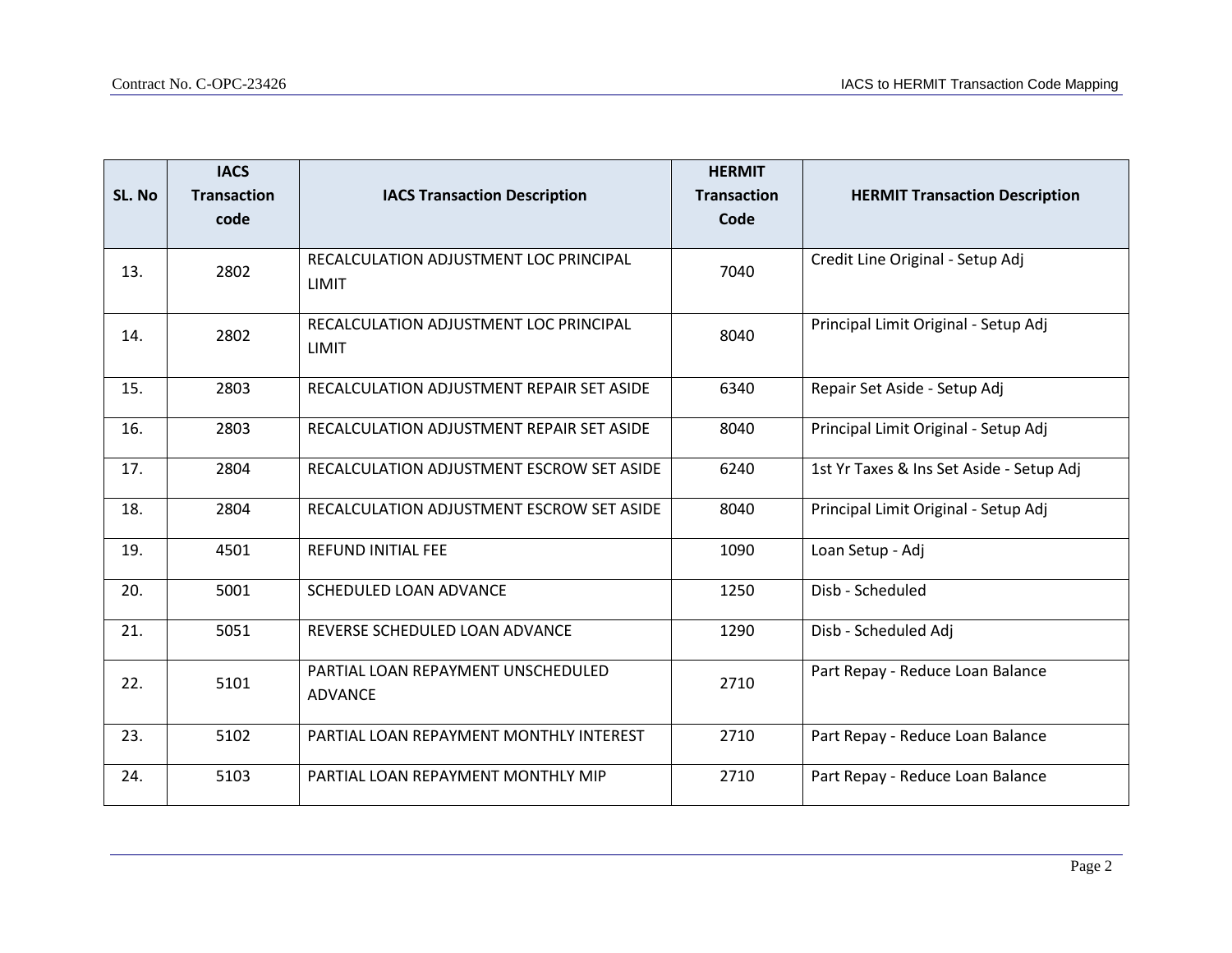| SL. No | <b>IACS</b><br><b>Transaction</b><br>code | <b>IACS Transaction Description</b>                       | <b>HERMIT</b><br><b>Transaction</b><br>Code | <b>HERMIT Transaction Description</b> |
|--------|-------------------------------------------|-----------------------------------------------------------|---------------------------------------------|---------------------------------------|
| 25.    | 5104                                      | PARTIAL LOAN REPAYMENT SERVICE FEE                        | 2710                                        | Part Repay - Reduce Loan Balance      |
| 26.    | 5105                                      | PARTIAL LOAN REPAYMENT SCHEDULED ADVANCE                  | 2710                                        | Part Repay - Reduce Loan Balance      |
| 27.    | 5106                                      | PARTIAL LOAN REPAYMENT INITIAL MIP                        | 2710                                        | Part Repay - Reduce Loan Balance      |
| 28.    | 5107                                      | PARTIAL LOAN REPAYMENT RECALC FEE                         | 2710                                        | Part Repay - Reduce Loan Balance      |
| 29.    | 5108                                      | PARTIAL LOC REPAYMENT UNSCHEDULED<br><b>ADVANCE</b>       | 2720                                        | Part Repay - Increase CLSA+Reduce LB  |
| 30.    | 5109                                      | PARTIAL LOC REPAYMENT MONTHLY INTEREST                    | 2720                                        | Part Repay - Increase CLSA+Reduce LB  |
| 31.    | 5110                                      | PARTIAL LOC REPAYMENT MONTHLY MIP                         | 2720                                        | Part Repay - Increase CLSA+Reduce LB  |
| 32.    | 5151                                      | REVERSE PARTIAL LOAN REPAYMENT<br>UNSCHEDULED ADVANCE     | 2790                                        | Part Repay - Reduce Loan Balance Adj  |
| 33.    | 5152                                      | REVERSE PARTIAL LOAN REPAYMENT MONTHLY<br><b>INTEREST</b> | 2790                                        | Part Repay - Reduce Loan Balance Adj  |
| 34.    | 5153                                      | REVERSE PARTIAL LOAN REPAYMENT MONTHLY<br><b>MIP</b>      | 2790                                        | Part Repay - Reduce Loan Balance Adj  |
| 35.    | 5154                                      | REVERSE PARTIAL LOAN REPAYMENT SERVICE FEE                | 2790                                        | Part Repay - Reduce Loan Balance Adj  |
| 36.    | 5155                                      | REVERSE PARTIAL LOAN REPAYMENT SCHEDULED                  | 2790                                        | Part Repay - Reduce Loan Balance Adj  |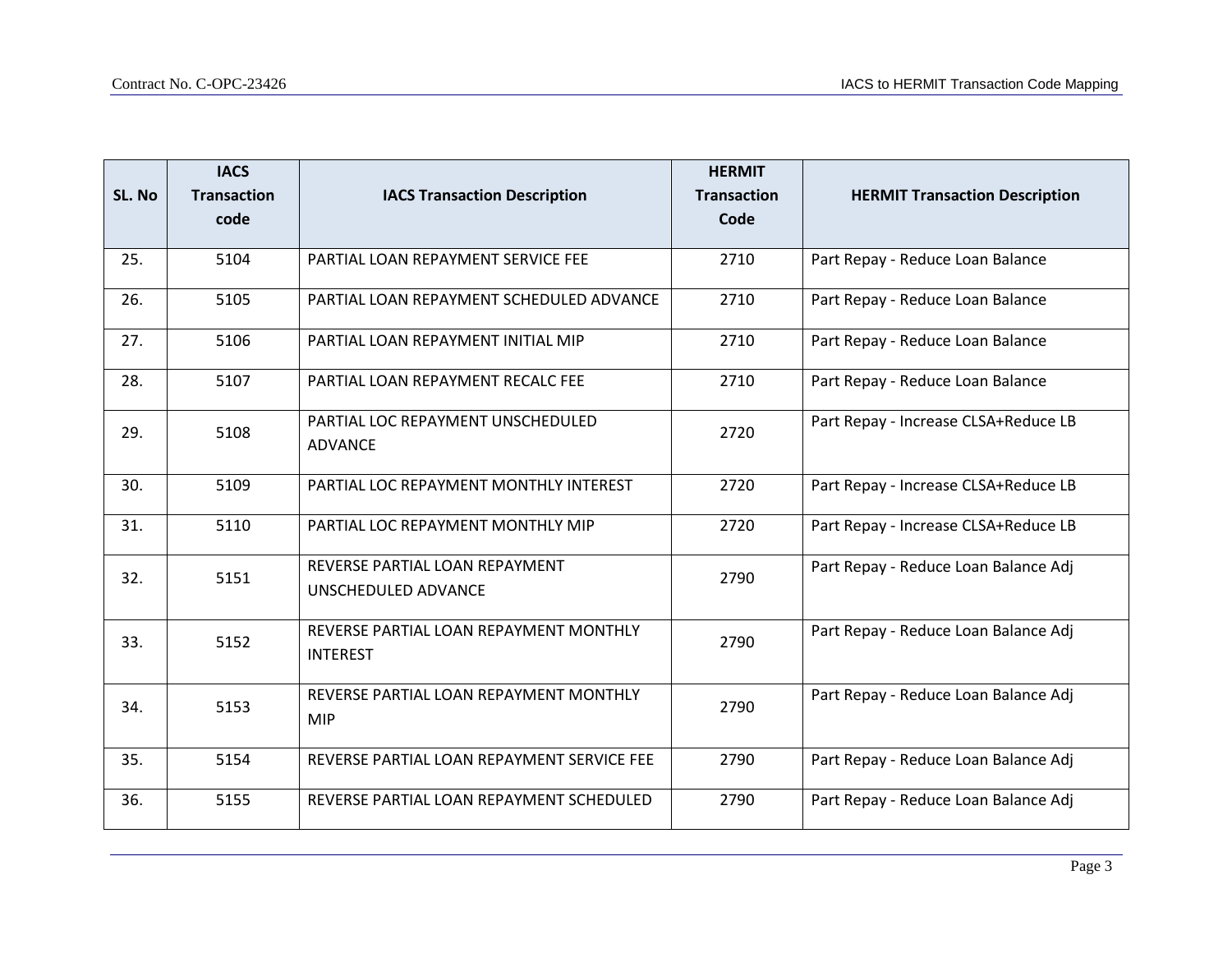| SL. No | <b>IACS</b><br><b>Transaction</b><br>code | <b>IACS Transaction Description</b>                         | <b>HERMIT</b><br><b>Transaction</b><br>Code | <b>HERMIT Transaction Description</b>    |
|--------|-------------------------------------------|-------------------------------------------------------------|---------------------------------------------|------------------------------------------|
|        |                                           | <b>ADVANCE</b>                                              |                                             |                                          |
|        |                                           |                                                             |                                             |                                          |
| 37.    | 5156                                      | REVERSE PARTIAL LOAN REPAYMENT INITIAL MIP                  | 2790                                        | Part Repay - Reduce Loan Balance Adj     |
| 38.    | 5157                                      | REVERSE PARTIAL LOAN REPAYMENT RECALC FEE                   | 2790                                        | Part Repay - Reduce Loan Balance Adj     |
| 39.    | 5158                                      | REVERSE PARTIAL LOC REPAYMENT UNSCHEDULED<br><b>ADVANCE</b> | 2780                                        | Part Repay - Increase CLSA+Reduce LB Adj |
| 40.    | 5159                                      | REVERSE PARTIAL LOC REPAYMENT MONTHLY<br><b>INTEREST</b>    | 2780                                        | Part Repay - Increase CLSA+Reduce LB Adj |
| 41.    | 5160                                      | REVERSE PARTIAL LOC REPAYMENT MONTHLY MIP                   | 2780                                        | Part Repay - Increase CLSA+Reduce LB Adj |
| 42.    | 5201                                      | UNSCHEDULED LOAN ADVANCE                                    | 1350                                        | Disb - Unscheduled from LOC              |
| 43.    | 5202                                      | UNSCHEDULED LOC ADVANCE                                     | 1350                                        | Disb - Unscheduled from LOC              |
| 44.    | 5203                                      | UNSCHEDULED REPAIR SET ASIDE                                | 1750                                        | Disb - Repair Set Aside Not Final        |
| 45.    | 5203                                      | UNSCHEDULED REPAIR SET ASIDE                                | 6350                                        | Repair Set Aside Not Final - Disb        |
| 46.    | 5204                                      | UNSCHEDULED ESCROW SET ASIDE                                | 1650                                        | Disb - 1st Yr TI Set Aside Not Final     |
| 47.    | 5204                                      | UNSCHEDULED ESCROW SET ASIDE                                | 6250                                        | 1st Yr Set Aside - Not Final-Disb        |
| 48.    | 5251                                      | REVERSE UNSCHEDULED LOAN ADVANCE                            | 1390                                        | Disb - Unscheduled from LOC Adj          |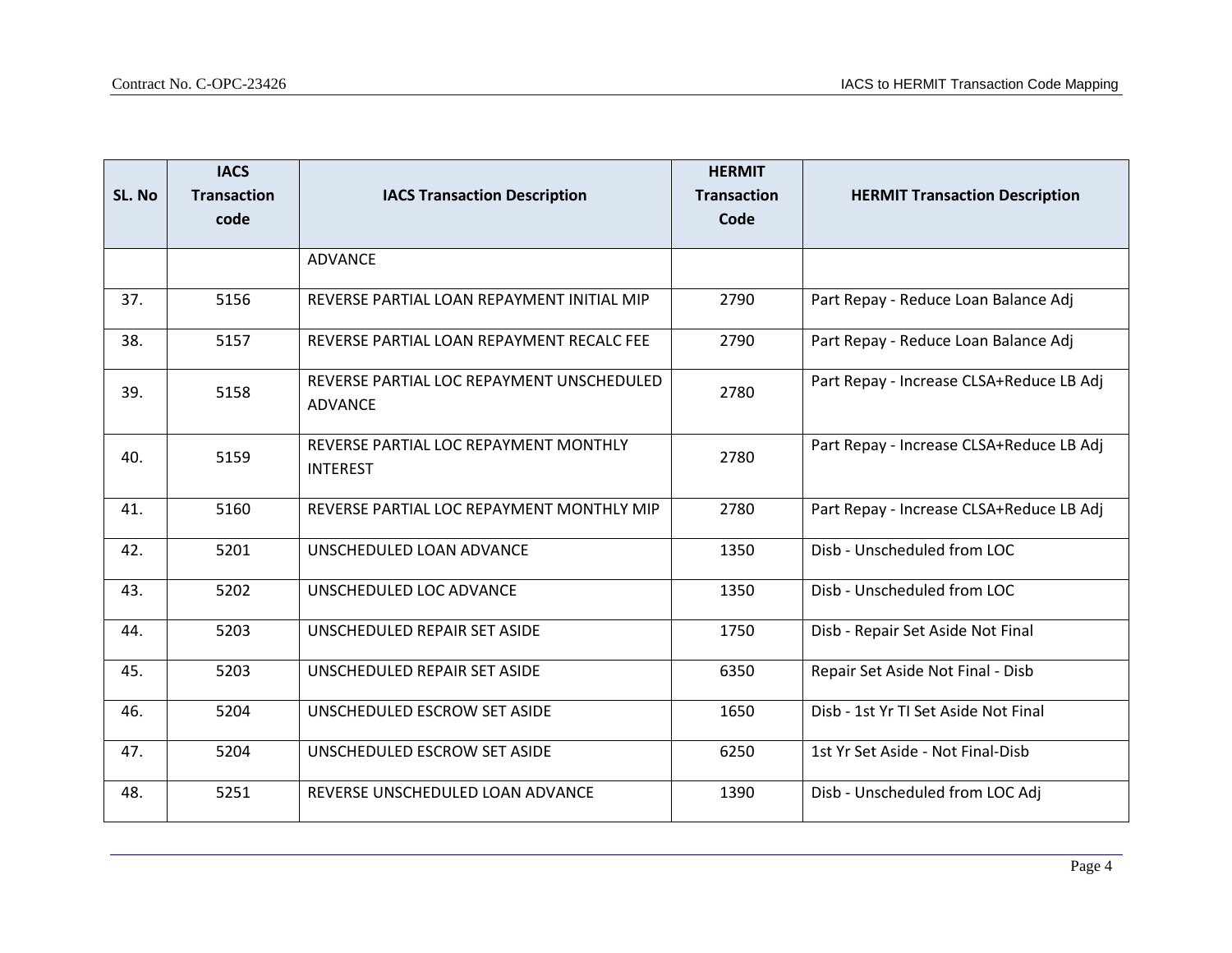| SL. No | <b>IACS</b><br><b>Transaction</b><br>code | <b>IACS Transaction Description</b>  | <b>HERMIT</b><br><b>Transaction</b><br>Code | <b>HERMIT Transaction Description</b>    |
|--------|-------------------------------------------|--------------------------------------|---------------------------------------------|------------------------------------------|
|        |                                           |                                      |                                             |                                          |
| 49.    | 5252                                      | REVERSE UNSCHEDULED LOC ADVANCE      | 1390                                        | Disb - Unscheduled from LOC Adj          |
| 50.    | 5253                                      | REVERSE UNSCHEDULED REPAIR SET ASIDE | 1790                                        | Disb - Repair Set Aside Not Final Adj    |
| 51.    | 5253                                      | REVERSE UNSCHEDULED REPAIR SET ASIDE | 6390                                        | Repair Set Aside Not Final - Disb Adj    |
| 52.    | 5254                                      | REVERSE UNSCHEDULED ESCROW SET ASIDE | 1690                                        | Disb - 1st Yr TI Set Aside Not Final Adj |
| 53.    | 5254                                      | REVERSE UNSCHEDULED ESCROW SET ASIDE | 6290                                        | 1st Yr Set Aside - Not Final Disb Adj    |
| 54.    | 5301                                      | MONTHLY LOAN INTEREST ON ASSIGNMENT  | 1160                                        | Monthly Int, MIP Accrual & SF            |
| 55.    | 5302                                      | MONTHLY LOAN MIP ON ASSIGNMENT       | 1160                                        | Monthly Int, MIP Accrual & SF            |
| 56.    | 5303                                      | MONTHLY SERVICE FEE ON ASSIGNMENT    | 1160                                        | Monthly Int, MIP Accrual & SF            |
| 57.    | 5304                                      | MONTHLY LOC INTEREST ON ASSIGNMENT   | 1160                                        | Monthly Int, MIP Accrual & SF            |
| 58.    | 5304                                      | MONTHLY LOC INTEREST ON ASSIGNMENT   | 9060                                        | UnSch LOC Disb - Int & MIP Accrual       |
| 59.    | 5305                                      | MONTHLY LOC MIP ON ASSIGNMENT        | 1160                                        | Monthly Int, MIP Accrual & SF            |
| 60.    | 5305                                      | MONTHLY LOC MIP ON ASSIGNMENT        | 9060                                        | UnSch LOC Disb - Int & MIP Accrual       |
| 61.    | 5401                                      | UNSCHEDULED SETTLEMENT COSTS         | 1017                                        | Loan Setup - Closing Costs               |
| 62.    | 5451                                      | REVERSE UNSCHEDULED SETTLEMENT COSTS | 1090                                        | Loan Setup - Adj                         |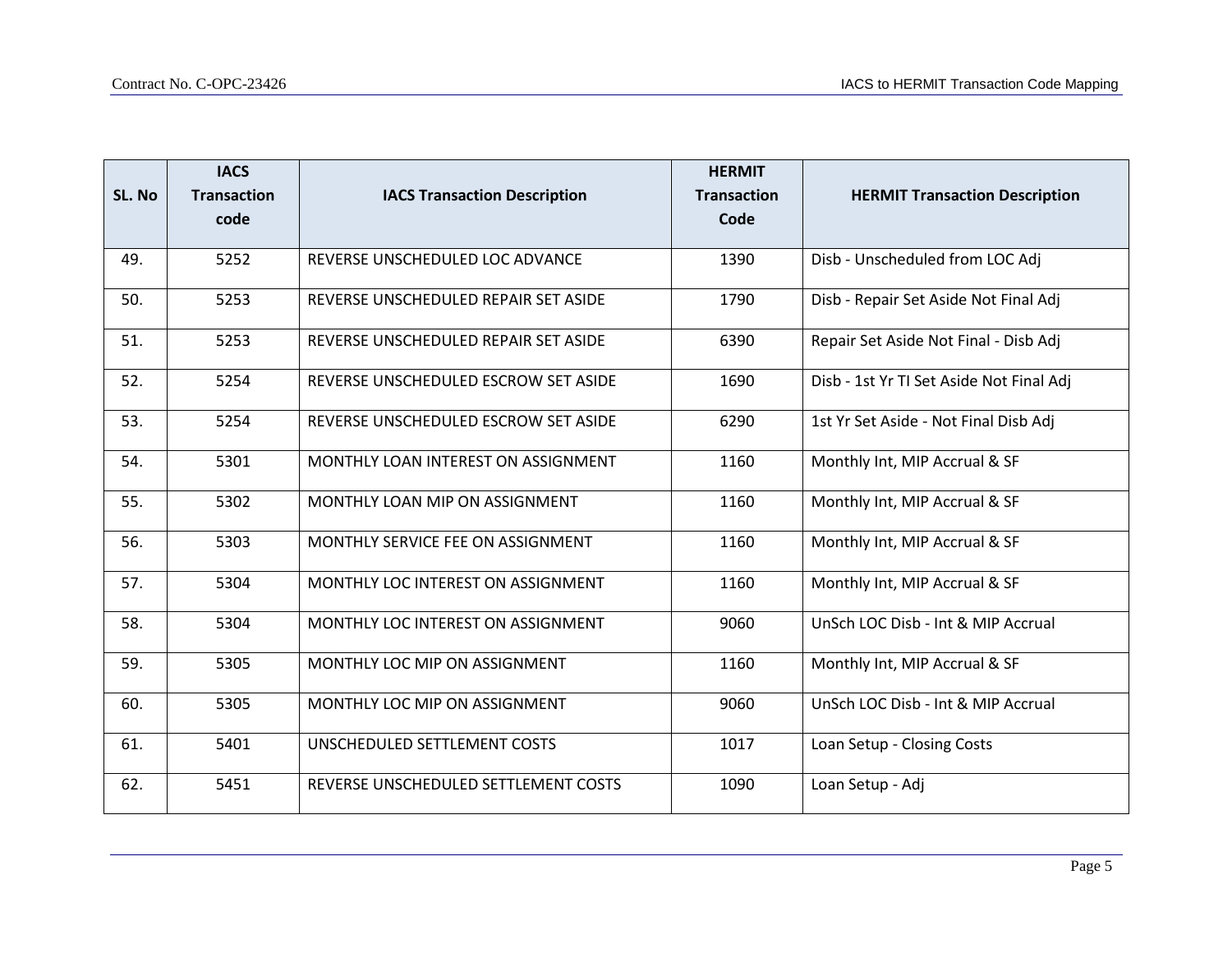| SL. No | <b>IACS</b><br><b>Transaction</b><br>code | <b>IACS Transaction Description</b>     | <b>HERMIT</b><br><b>Transaction</b><br>Code | <b>HERMIT Transaction Description</b> |
|--------|-------------------------------------------|-----------------------------------------|---------------------------------------------|---------------------------------------|
| 63.    | 5501                                      | UNSCHEDULED ORIGINATION FEE             | 1019                                        | Loan Setup - Origination Amount       |
| 64.    | 5551                                      | REVERSE UNSCHEDULED ORIGINATION FEE     | 1090                                        | Loan Setup - Adj                      |
| 65.    | 5901                                      | PAYOFF UNSCHEDULED LOAN ADVANCE         | 2889                                        | Terminate - Other                     |
| 66.    | 5902                                      | PAYOFF LOAN INTEREST                    | 2889                                        | Terminate - Other                     |
| 67.    | 5903                                      | PAYOFF LOAN MIP                         | 2889                                        | Terminate - Other                     |
| 68.    | 5904                                      | PAYOFF SERVICE FEE                      | 2889                                        | Terminate - Other                     |
| 69.    | 5905                                      | PAYOFF SCHEDULED LOAN ADVANCE           | 2889                                        | Terminate - Other                     |
| 70.    | 5906                                      | PAYOFF INITIAL FEE                      | 2889                                        | Terminate - Other                     |
| 71.    | 5907                                      | PAYOFF RECALCULATION FEE                | 2889                                        | Terminate - Other                     |
| 72.    | 5951                                      | REVERSE PAYOFF UNSCHEDULED LOAN ADVANCE | 2890                                        | Terminate - PIF - Adj                 |
| 73.    | 5952                                      | REVERSE PAYOFF LOAN INTEREST            | 2890                                        | Terminate - PIF - Adj                 |
| 74.    | 5953                                      | REVERSE PAYOFF LOAN MIP                 | 2890                                        | Terminate - PIF - Adj                 |
| 75.    | 5954                                      | REVERSE PAYOFF SERVICE FEE              | 2890                                        | Terminate - PIF - Adj                 |
| 76.    | 5955                                      | REVERSE PAYOFF SCHEDULE LOAN ADVANCE    | 2890                                        | Terminate - PIF - Adj                 |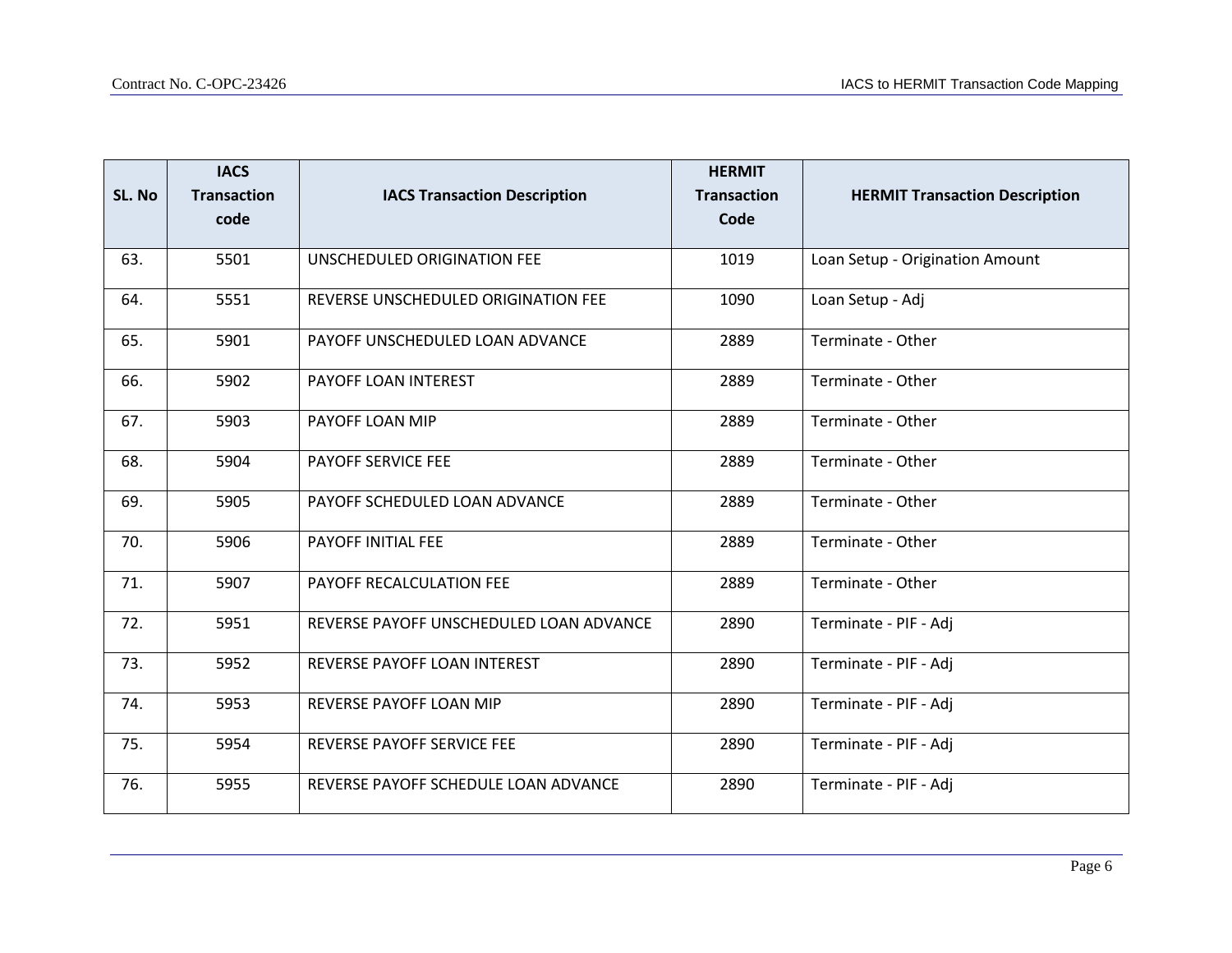| SL. No | <b>IACS</b><br><b>Transaction</b><br>code | <b>IACS Transaction Description</b>   | <b>HERMIT</b><br><b>Transaction</b><br>Code | <b>HERMIT Transaction Description</b>    |
|--------|-------------------------------------------|---------------------------------------|---------------------------------------------|------------------------------------------|
|        |                                           |                                       |                                             |                                          |
| 77.    | 5956                                      | <b>REVERSE PAYOFF INITIAL FEE</b>     | 2890                                        | Terminate - PIF - Adj                    |
| 78.    | 5957                                      | REVERSE PAYOFF RECALC FEE             | 2890                                        | Terminate - PIF - Adj                    |
| 79.    | 6001                                      | UNSCHEDULED LOAN DISBURSEMENT         | 1350                                        | Disb - Unscheduled from LOC              |
| 80.    | 6002                                      | UNSCHEDULED LOC DISBURSEMENT          | 1350                                        | Disb - Unscheduled from LOC              |
| 81.    | 6003                                      | REPAIR SET ASIDE DISBURSEMENT         | 1750                                        | Disb - Repair Set Aside Not Final        |
| 82.    | 6003                                      | REPAIR SET ASIDE DISBURSEMENT         | 6350                                        | Repair Set Aside Not Final - Disb        |
| 83.    | 6004                                      | <b>ESCROW SET ASIDE DISBURSEMENT</b>  | 1650                                        | Disb - 1st Yr TI Set Aside Not Final     |
| 84.    | 6004                                      | <b>ESCROW SET ASIDE DISBURSEMENT</b>  | 6250                                        | 1st Yr Set Aside - Not Final-Disb        |
| 85.    | 6051                                      | REVERSE UNSCHEDULED LOAN DISBURSEMENT | 1390                                        | Disb - Unscheduled from LOC Adj          |
| 86.    | 6052                                      | REVERSE UNSCHEDULED LOC DISBURSEMENT  | 1390                                        | Disb - Unscheduled from LOC Adj          |
| 87.    | 6053                                      | REVERSE REPAIR SET ASIDE DISBURSEMENT | 1790                                        | Disb - Repair Set Aside Not Final Adj    |
| 88.    | 6053                                      | REVERSE REPAIR SET ASIDE DISBURSEMENT | 6390                                        | Repair Set Aside Not Final - Disb Adj    |
| 89.    | 6054                                      | REVERSE ESCROW SET ASIDE DISBURSEMENT | 1690                                        | Disb - 1st Yr TI Set Aside Not Final Adj |
| 90.    | 6054                                      | REVERSE ESCROW SET ASIDE DISBURSEMENT | 6290                                        | 1st Yr Set Aside - Not Final Disb Adj    |